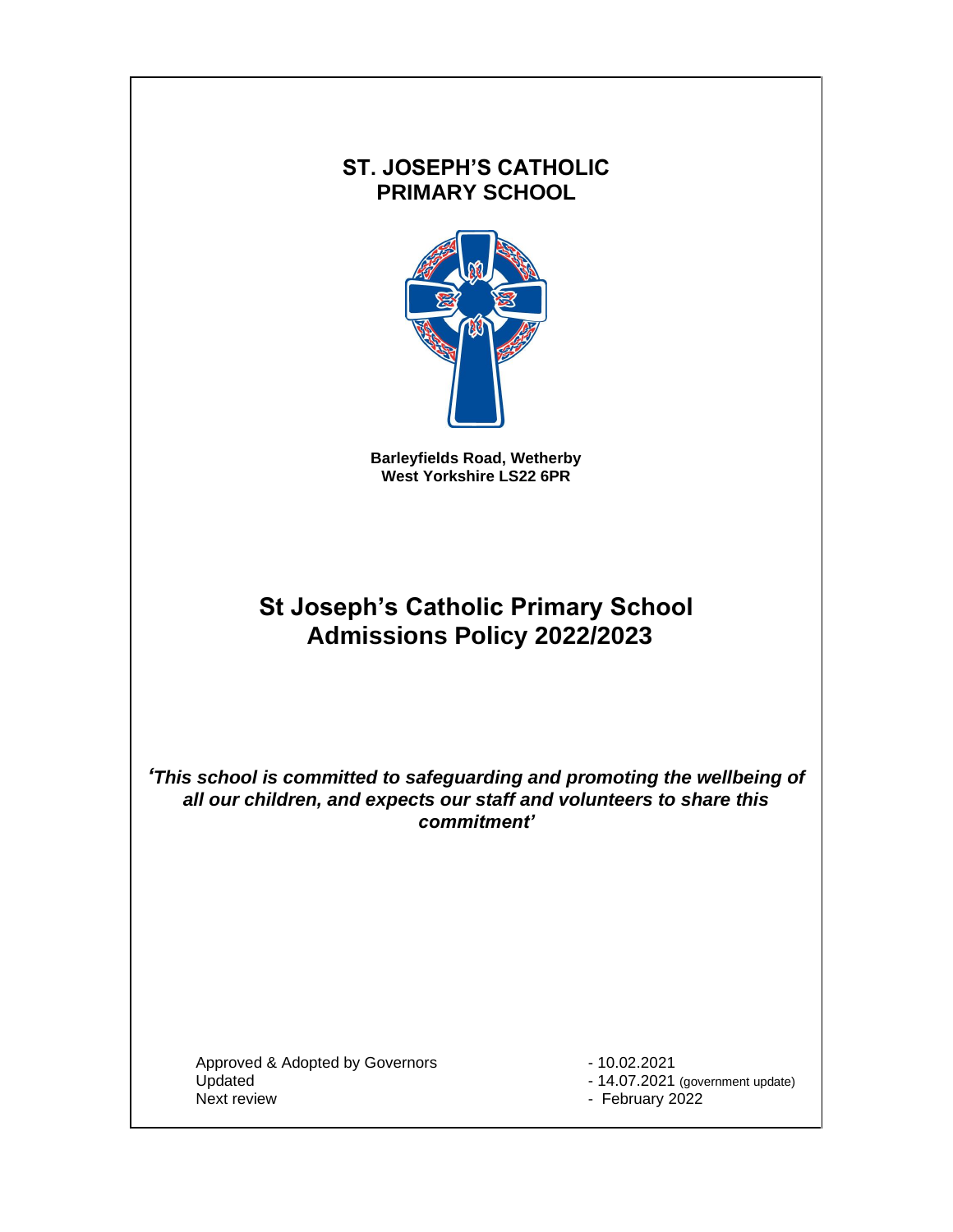### **Model Admission Policy 2022/2023 for adoption by Primary Schools in the Diocese of Leeds**

#### **St Joseph's Catholic Primary School, Wetherby Admission Policy 2022/23**

St Joseph's Catholic Primary School was founded by the Catholic Church to provide education for baptised Catholic children. Whenever there are more applications than places available, priority will be given to Catholic children in accordance with the oversubscription criteria listed below. The school is run by its governing body as part of the Catholic Church in accordance with its Instrument of Government and seeks at all times to be a witness to Jesus Christ.

As a Catholic school, we aim to provide a Catholic education for all our pupils. At a Catholic school, Catholic Doctrine and practice permeate every aspect of the school's activity. It is essential that the Catholic character of the school's education be fully supported by all families in the school. We therefore hope that all parents will give their full, unreserved and positive support for the aims and ethos of the school. This does not affect the right of an applicant who is not Catholic to apply for and be admitted to a place at the school in accordance with the admission arrangements.

The Governing Body is the admissions authority and has responsibility for admissions to the school and intends to admit 30 pupils to reception in the school year which begins in September 2022.

#### **Pupils with a Statement of Special Educational Needs or an Education, Health & Care Plan (see note 1)**

The admission of pupils with a Statement of Special Educational Needs or an Education, Health & Care Plan is dealt with by a completely separate procedure. Children with a Statement of Special Educational Needs or an Education, Health & Care Plan that names the school must be admitted. Where this takes place before the allocation of places under these arrangements this will reduce the number of places available to other children

#### **Oversubscription criteria**

If the number of preferences received is less than the admission number then all preferences will be met.

#### *At any time where there are more applications for places than the number of places available, places will be offered in the following order of priority:*

- 1. Catholic looked after Children and previously looked after Catholic children or looked after/previously looked after children from catholic families. (see notes 2 & 3)
- 2. Baptised Catholic children with a sibling(s) who attends St Joseph's Catholic Primary School, Wetherby (see note 4)
- 3. Baptised Catholic children who live in the defined area. (see note 5)
- 4. Other baptised Catholic children.
- 5 Other looked after and previously looked after children with a sibling who attends St Joseph's Catholic Primary School, Wetherby (see note 2 & 4)
- 6. Other looked after and previously looked after children (see note 2)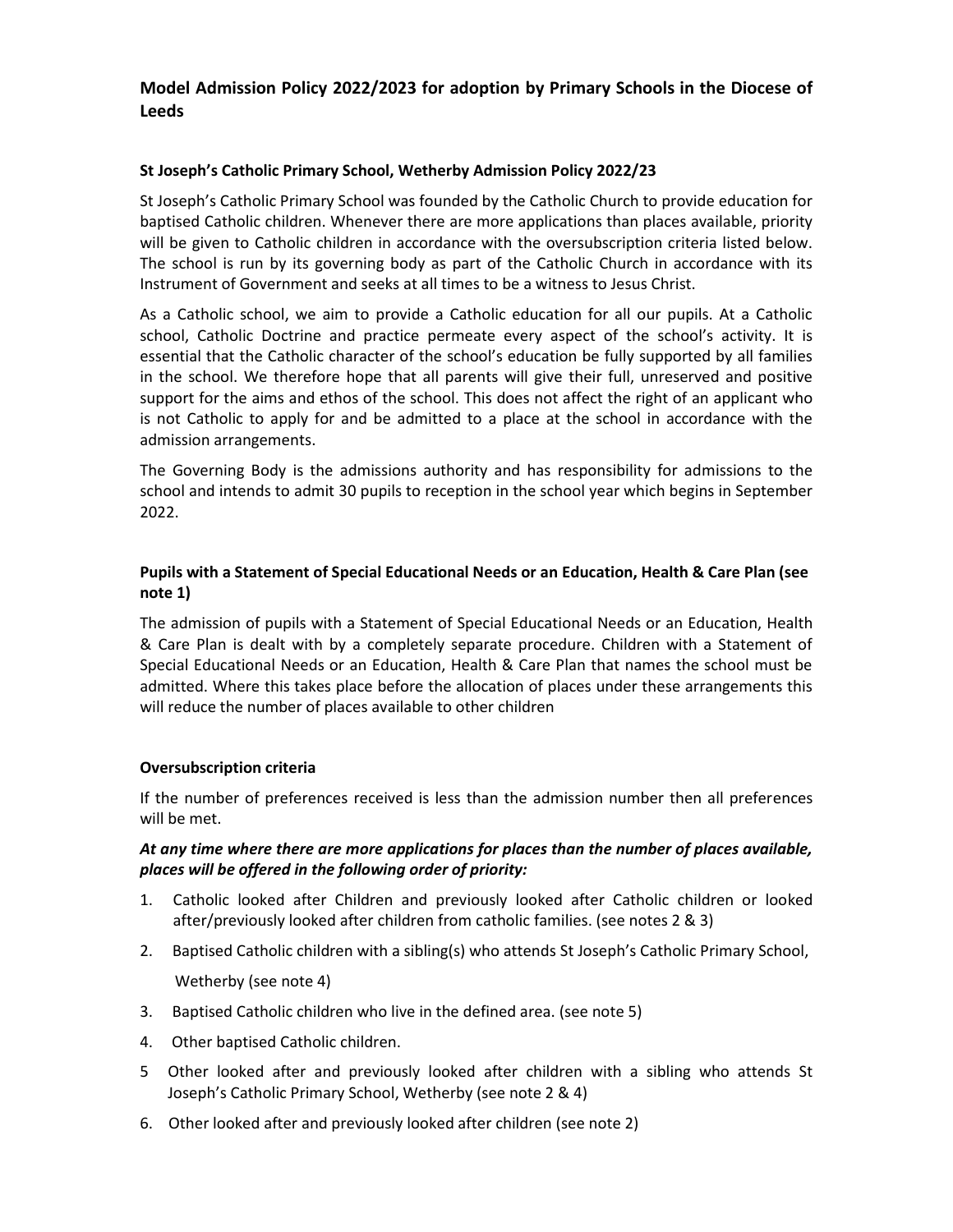- 7. Members of an Eastern Christian Church (see note 6)
- 8. Other children with a sibling(s) who attends St Joseph's Catholic Primary School, Wetherby (see note 4)
- 9. Other children.

#### **Tie Break**

- Where the offer of places to all the applicants in any of the categories listed above would still lead to oversubscription, the available places will be offered to those living nearest to the school. 'straight line distance' will be used as the measure (see notes 8 & 9).
- If two or more pupils live equidistant from the school, places will be decided by random allocation (see note 10).
- Where there is more than one application from a postal address contained within a block of flats, places will be decided by random allocation (see note 10).

#### **Application Procedures and Timetable**

A standard application form, known as the Common Preference Form must be completed online to the Local Authority [\[https://www.leeds.gov.uk/schools-and-education/school](https://www.leeds.gov.uk/schools-and-education/school-admissions/apply-for-a-primary-school)[admissions/apply-for-a-primary-school\]](https://www.leeds.gov.uk/schools-and-education/school-admissions/apply-for-a-primary-school) by 15 January 2022. Failure to provide a Common Preference Form (CPF) would mean that the application is not valid.

A standard application form, known as the Common Preference Form must be completed and returned to the Local Authority, Leeds City Council, PO Box 837, Admissions, Leeds LS1 9PZ by 15 January 2021. Failure to provide a Common Preference Form (CPF) would mean that the application is not valid.

If parents/carers feel that they should be in a specific category i.e. Baptised Catholic, then they are required to complete a Supplementary Information Form and provide the required evidence. The Supplementary Information Form is attached to this policy and must be submitted by 15 January 2022 to the school addressed to the school Headteacher (Miss L. Milivojevic), St Joseph's Catholic Primary School, Barleyfields Road, Wetherby LS22 6PR. Therefore, failure to provide a Supplementary Information Form (SIF) could affect the category your application is placed in. **Please note that it is the responsibility of the parent/carer to complete all forms and supply evidence by the due date and before governors meet to rank applications – reminders will not be sent.** Receipts will be given to parents when school has received their application. Parent should follow these up if they do not receive a receipt to ensure school has received their application.

Parents or carers will be advised of the outcome of their applications on 18<sup>th</sup> April 2022, by the local authority on our behalf. Unsuccessful applicants will be given reasons related to the oversubscription criteria listed above and advised of their right of appeal to an independent appeal panel. (Details of the appeals process can be found on the school website).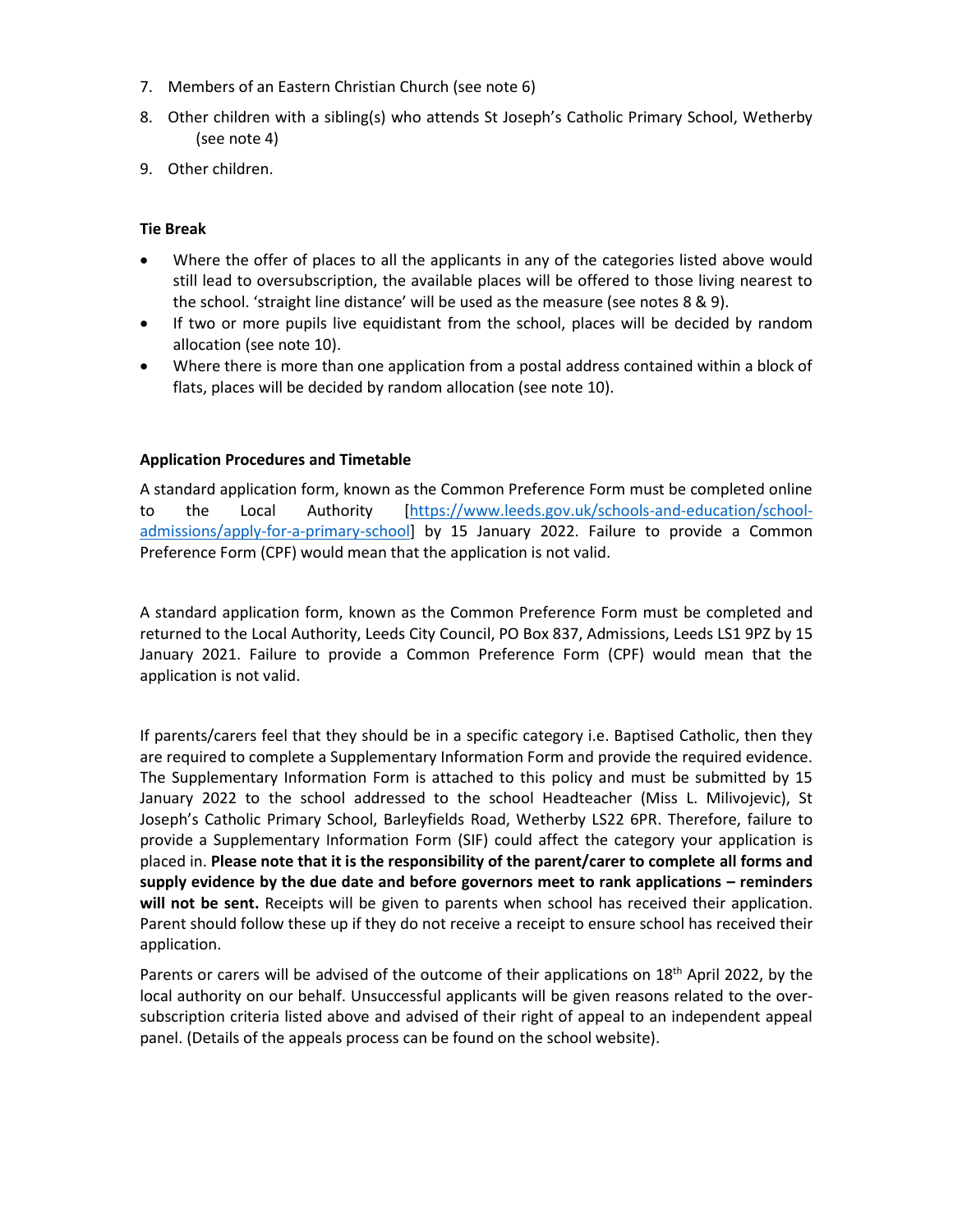#### **Late applications**

If you return the Common Preference Form after the deadline we cannot consider your application at the same time as those received on time. Late applications will be dealt with once all other applicants have been considered in accordance with the Local Authority Primary Coordinated scheme.

#### **Admission of Children Below Compulsory School Age and Deferred Entry**

A Child is entitled to a full time place in the September following their fourth birthday. A child's parents may defer the date at which their child, below compulsory school age, is admitted to school, until later in the school year but not beyond the point at which they reach compulsory school age, or beyond the beginning of the final term of the school year for which an offer was made. A child may take up a part-time place until later in the school year, but not beyond the point at which the child reaches compulsory school age. Upon receipt of the offer of a place a parent should notify the school, as soon as possible, that they wish to either defer their child's entry to the school or take up a part time place as above.

#### **Admission of Children outside their Normal Age Group**

A request may be made for a child to be admitted outside of their normal age group, for example, if the child is gifted and talented or has experienced problems such as ill health. In addition, the parents of a summer born child, i.e a child born between 1st April and  $31^{st}$  August, may request that the child be admitted out of their normal age group, to reception rather than year 1.

Any such request should be made in writing to the Chair of the Governing Body, Tim Hodgson, St Joseph's Catholic Primary School, Barleyfields Road, Wetherby LS22 6PR at the same time as the admission application is made to the Local Authority and no later than closing date of 15 January 2022. The Governing Body will make its decision about the request based on the circumstances of each case and in the best interests of the child. In addition to taking into account the views of the headteacher, including the head teachers statutory responsibility for the internal organisation, management and control of the school, the governing body will take into account the views of the parents and of appropriate medical and educational professional as appropriate.

#### **Waiting lists**

In addition to their right of appeal, unsuccessful children will be offered the opportunity to be placed on a waiting list. This waiting list will be maintained in the order of the oversubscription criteria set out above, and not in the order in which applications are received or added to the list. Each time a child is added, the waiting list will be re-ranked in line with the published oversubscription criteria. Waiting lists for admission will operate throughout the school year. Names are removed from the waiting list at the end of each academic year. **Inclusion on the waiting list does not mean that a place will eventually become available**

#### **In Year Applications**

An application can be made for a school place for a child at any time outside the admission round and the child will be admitted where there are available places. If you wish to make an application please contact the school If you wish to make an application, please contact the school (either via [office@stjosephswetherby.com](mailto:office@stjosephswetherby.com) or via phone on 01937 582163) or alternatively, visit the website (www.stjosephswetherby.com) for details of the application process. Where there are places available but more applications than places, the published oversubscription criteria, as set out above will be applied. If there are no places available, the child will be added to the waiting list (see above).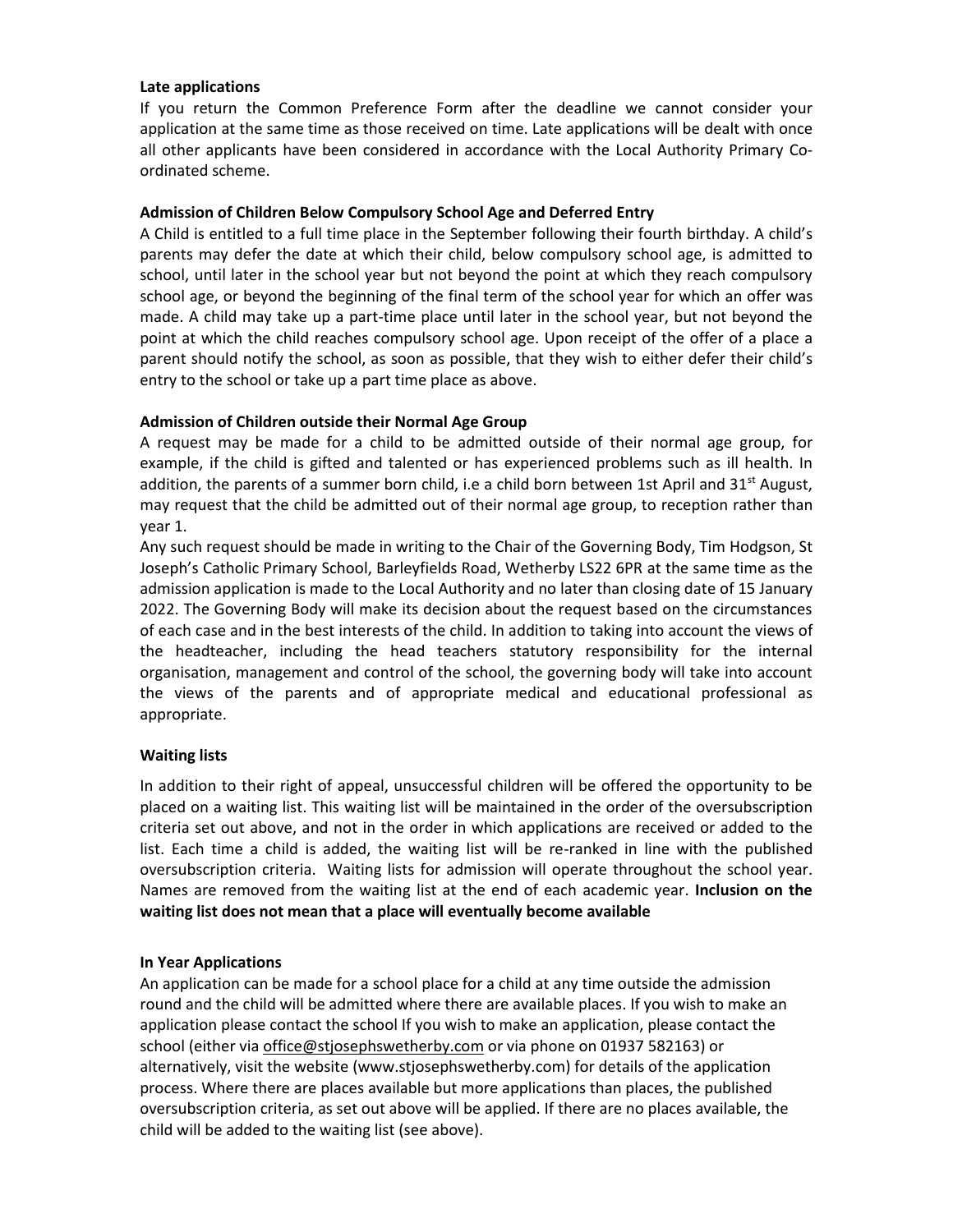You will be advised of the outcome or your application in writing, and you have the right of appeal to an independent appeal panel. (Details of the appeals process can be found on the school website).

#### **Fair Access Protocol**

The school is committed to taking its share of children who are vulnerable and/or hard to place, as set out in locally agreed protocols. Accordingly, outside the normal admission round the governing body is empowered to give absolute priority to a child where admission is requested under any locally agreed protocol. The governing body has this power, even when admitting the child would mean exceeding the published admission number (subject to the infant class size exceptions).

#### **Notes (these notes form part of the over-subscription criteria)**

- **1. A Statement of Special Educational Needs** is a statement made by the local authority under section 324 of the Education Act 1996, specifying the special educational provision for a child. An **Education, Health and Care Plan** is a plan made by the local authority under section 37 of the Children and Families Act 2014, specifying the special educational provision required for a child.
- **2. Looked After Child** has the same meaning as in section 22(1) of the Children Act 1989, and means any child who is (a) in the care of a local authority or (b) provided with accommodation by them in the exercise of their social services functions (e.g. children with foster parents) at the time of making the application to the school.

A **'Previously looked after child'** is a child who was looked after, but ceased to be so because he or she was adopted, or became subject to a child arrangements order or special guardianship order. Included in this definition are those children who appear (to the governing body) to have been in state care outside of England and who ceased to be in state care as a result of being adopted.

**3. Catholic** means a member of a church in communion with the See of Rome. This includes the Eastern Catholic Churches. This will normally be evidenced by a certificate of baptism in a Catholic church, or a certificate of reception into the full communion of the Catholic Church, alternatively a letter from a parish priest confirming membership of a church in communion with the See of Rome.

**Looked After Children from Catholic Families –** this has a dual meaning. It could be the child themselves who are baptised Catholic or it could be the family who are caring for the child that is Catholic. If it is the child who is a baptised Catholic normal rules apply and a baptism certificate should be seen by the admission authority. However, (in limited situations) this may not always be possible and in these cases the admission authority should seek to ensure that there is evidence that the child has been baptised. If a child is placed with a Catholic family who wish the child to have a Catholic education this should be evidenced by a letter from a priest evidencing the baptism of the parent/ carer.

#### **4. Sibling(s) (brother or sister)** includes:

(i) children with a brother or sister (including siblings, step-siblings, adoptive siblings and foster siblings) of statutory school age, living at the same address, in attendance at the same school on the date of admission.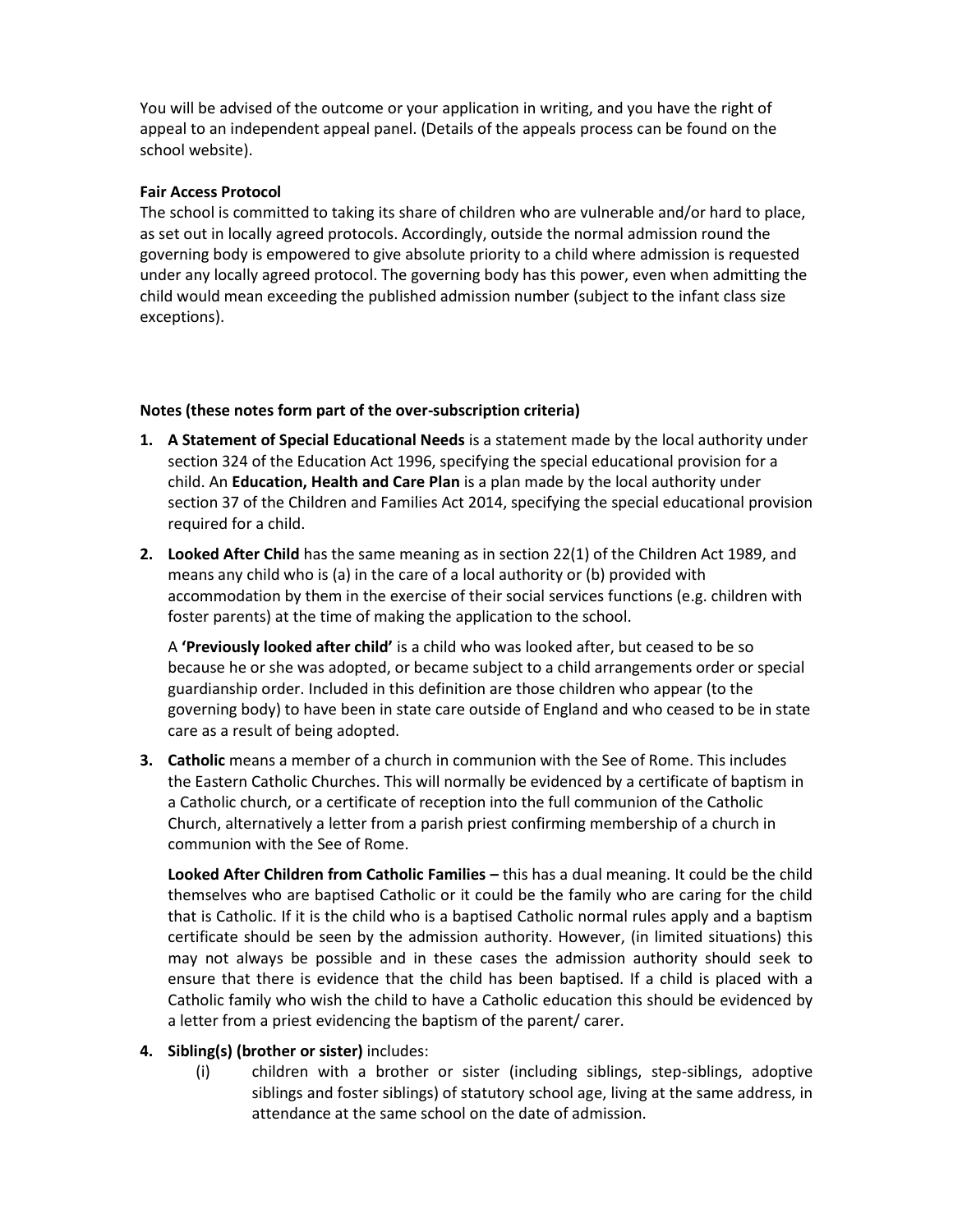- (ii) The child of a parent's partner where that child lives for at least part of the week in the same family unit at the same home address as the child who is the subject of the application
- **5. Defined area** is a geographical area for the purposes of this policy as determined by the Diocese of Leeds. Defined area maps available on school website [\(https://www.stjosephswetherby.com/admissions/reception-fs2-admissions-2/\)](https://www.stjosephswetherby.com/admissions/reception-fs2-admissions-2/)
- **6. Eastern Christian Church** includes Orthodox Churches, and is normally evidenced by a certificate of baptism or reception from the authorities of that church.
- **7. Twins or triplets (or multiple births) -** where a family of twins or triplets request admission and if one sibling has been offered the  $30<sup>th</sup>$  or last place the 'excepted pupil' rule comes in and the other twin/triplets are offered a place.
- **8.** A child's **'home address'** refers to the address where the child usually lives with a parent or carer, and will be the address provided in the Common Preference Form (CPF). Where parents have shared responsibility for a child, and the child lives for part of the week with each parent, the home address will be the address given in the CPF, provided that the child resides at that address for any part of the school week.
- **9. Straight line distance -** in all categories, when decisions have to be made between children satisfying the same criterion, children living nearest to the school, using a straight line measure, have priority. St Joseph's catholic Primary, Wetherby will check all distances with the Local Authority. The definition of straight line distance used by the Local Authority is 'the straight line' distances from the centre of the main school building to your home address.
- **10. Random allocation** this is only to be used when the last place to be offered would fall into one of the two categories above i.e. children living in a block of flats or children who live equidistant from the school using straight line distance criterion. An independent person will be used to make the random selection.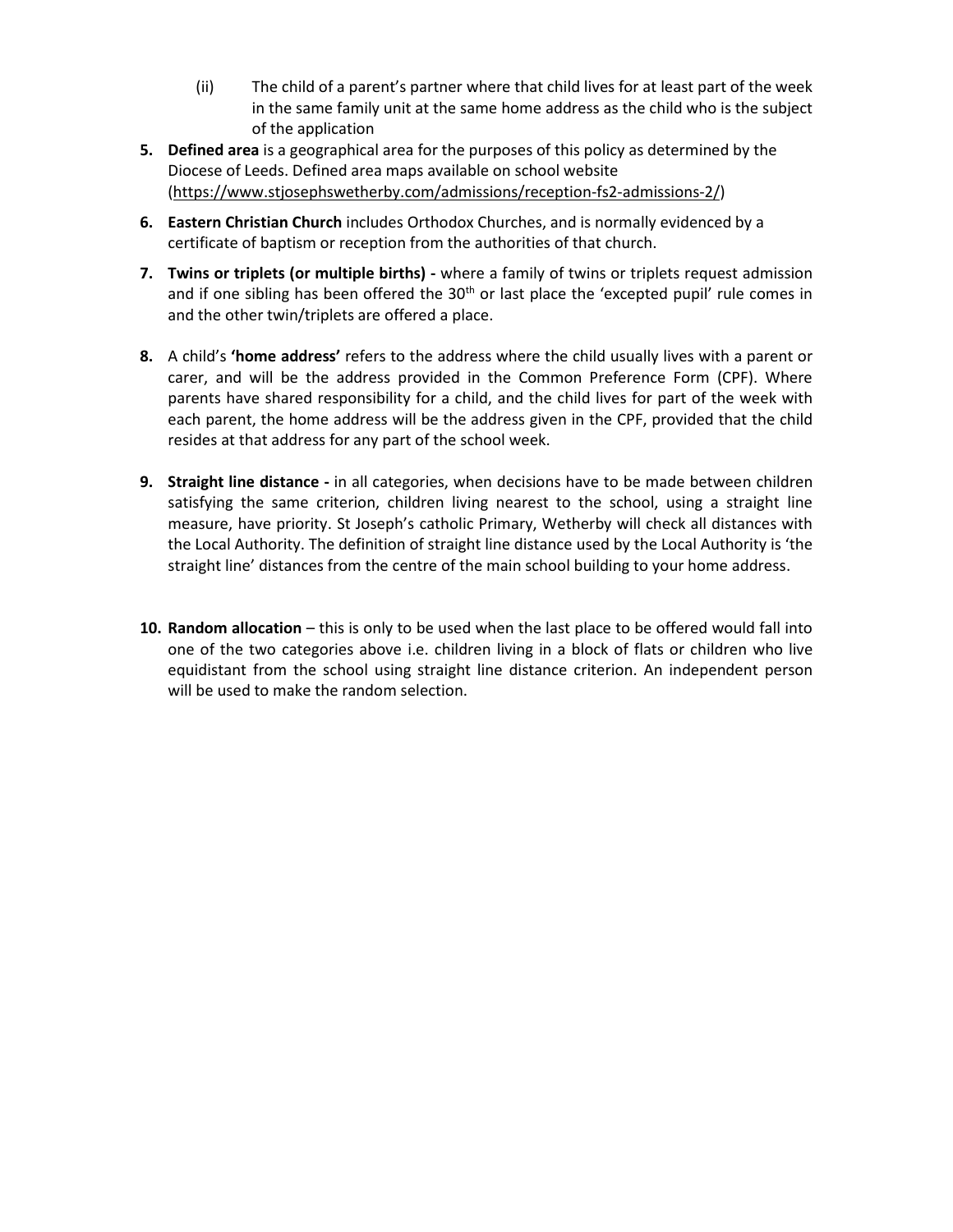

## **SUPPLEMENTARY INFORMATION FORM FOR ADMISSION TO A CATHOLIC SCHOOL**

The school to which you are applying is a voluntary aided Catholic school. The school is designated as a school with a religious character and as such is permitted to give priority to applicants who are of the faith of the school.

The governing body has responsibility for admissions to the school. In order to apply the school's oversubscription criteria the governing body requires additional information that is not collected on the local authority's Common Application Form. This information can be supplied by completing this Supplementary Information Form. *Failure to complete this form may affect the oversubscription criteria in which your child is placed.*

| <b>Full name of child</b><br>(including surname)       |  |
|--------------------------------------------------------|--|
| Date of birth                                          |  |
| <b>Child's permanent address</b><br>including postcode |  |
| <b>Contact telephone</b><br>number(s)                  |  |

| Full name of parent/carer | <b>Relationship to child</b> |
|---------------------------|------------------------------|
|                           |                              |

**If, at the time of admission, you will have other children attending this school, please provide details below:**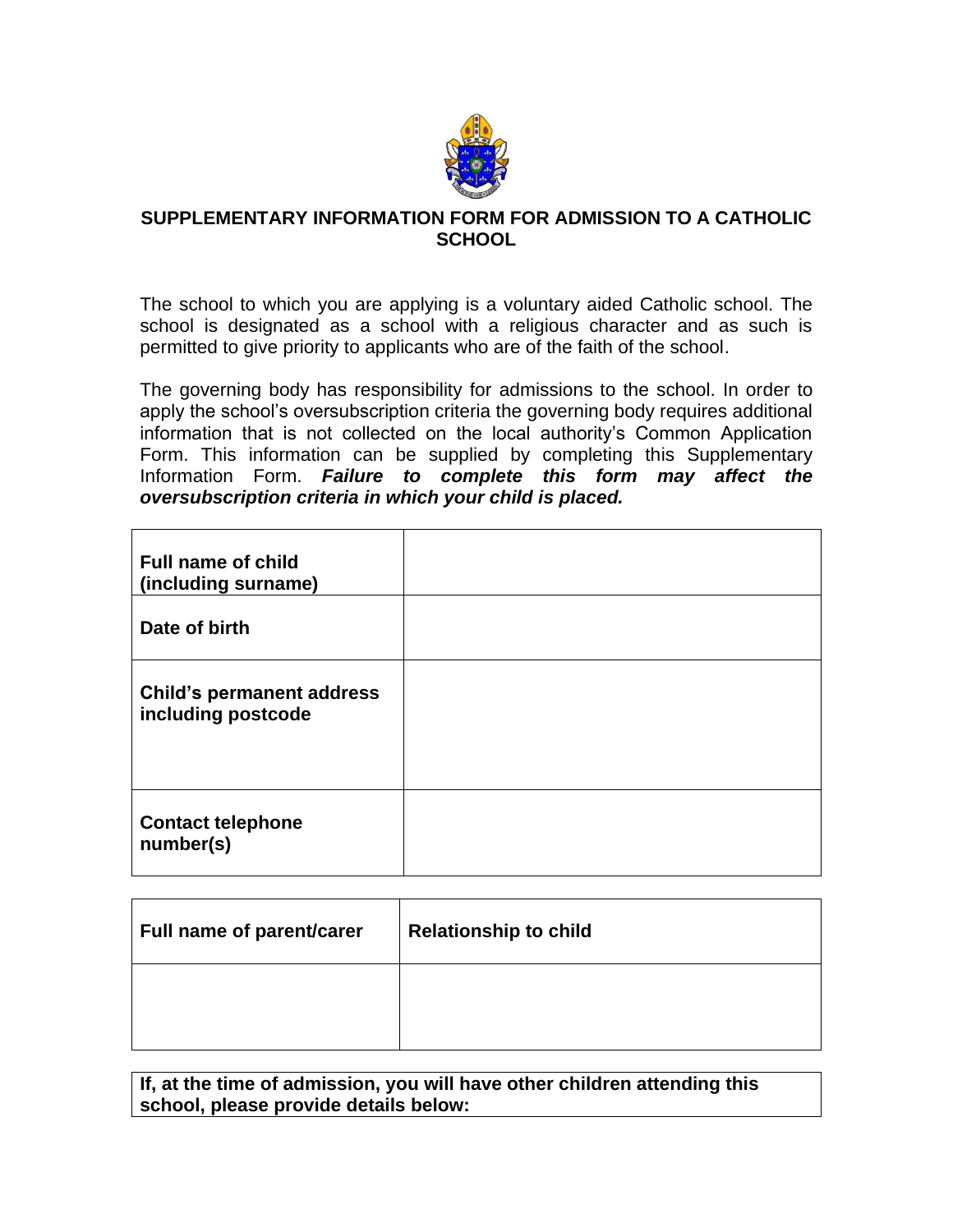| Full name(s) | Date(s) of birth |
|--------------|------------------|
|              |                  |
|              |                  |

## **CATHOLIC CHILDREN**

**If you think that your application should be considered under category 1-4 then you must supply the information below and attach the evidence requested.**

| Date of baptism<br>(You must attach proof of<br>baptism i.e. baptism<br>certificate or a letter from<br>your priest) | <b>Place of</b><br>baptism and<br>address |  |
|----------------------------------------------------------------------------------------------------------------------|-------------------------------------------|--|
| Name of your<br>parish priest                                                                                        |                                           |  |

## **EASTERN CHRISTIAN CHURCH**

**If you think that your application should be considered under category 7 then you must supply evidence of baptism as requested in the admission policy.**

| Date of Baptism<br>(You must attach proof of<br>baptism i.e. baptism<br>certificate or a letter from<br>the authorities of the<br>church) | <b>Place of Baptism</b><br>and address |  |
|-------------------------------------------------------------------------------------------------------------------------------------------|----------------------------------------|--|
| <b>Name of Eastern</b><br><b>Christian Church</b><br>of which you are a<br>member                                                         |                                        |  |

**I confirm that I have read the Admissions Policy of the school and that the information I have provided is correct. I understand that I must notify the school immediately if there is any change to these details and that, should any information I have given prove to be inaccurate, the governing body may withdraw any offer of a place even if the child has already started school.**

| <b>.</b><br>יוכ |  |
|-----------------|--|
|-----------------|--|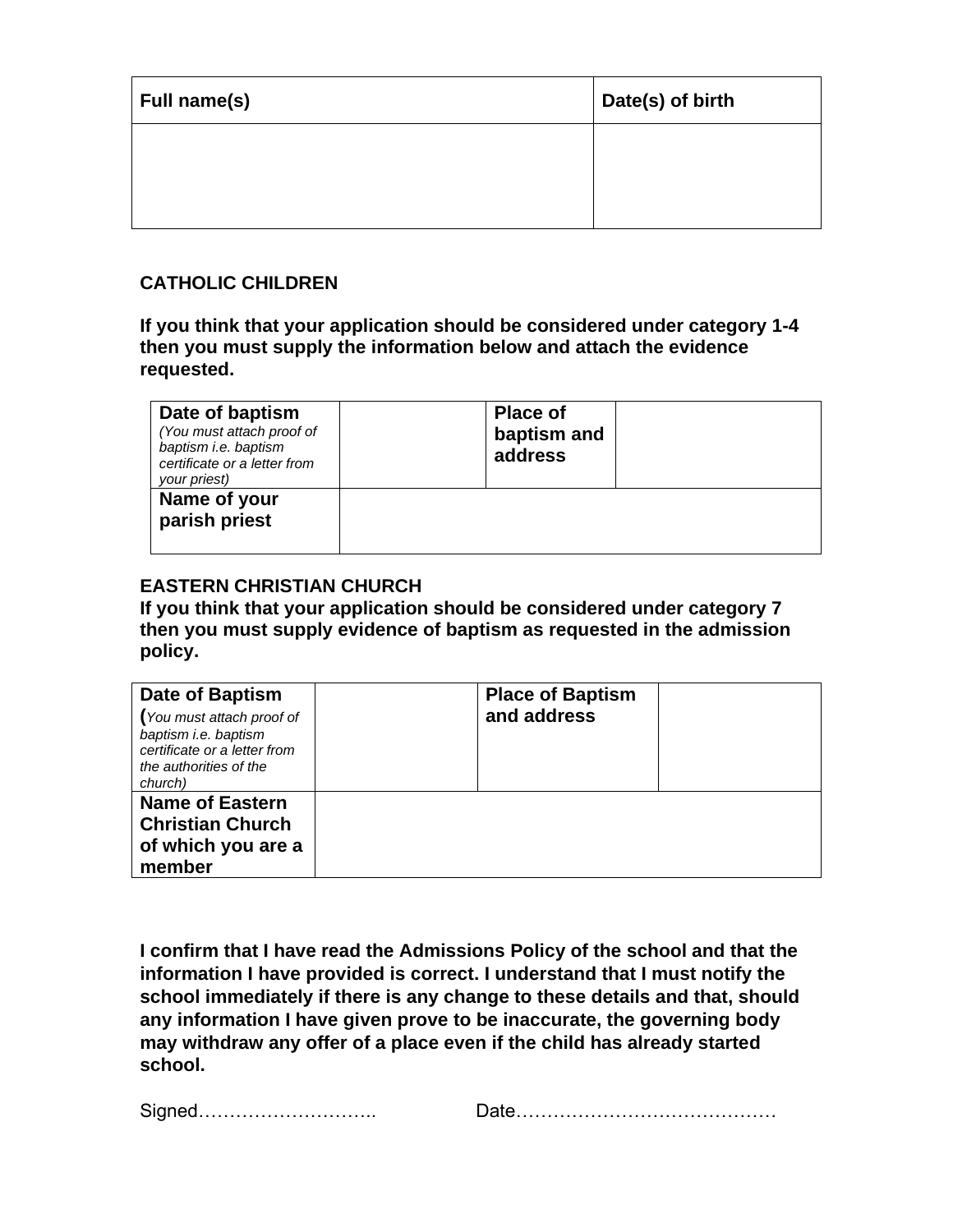## **Please return your completed form to the school.**

| For school use only     |            |
|-------------------------|------------|
| Date SIF received       |            |
| Verification of baptism | Year Group |

In compliance with the General Data Protection Regulation (GDPR) and the Data Protection Act 2018, we wish to ensure that you are aware of the purpose for which we collect and process the data we have asked you to provide on this form.

1. We are St Joseph's Catholic Primary School, Wetherby, Barleyfields Road, Wetherby, LS22 6PR

2. Being a Catholic education provider, we work closely with the School's Diocesan Authority, the Local Authority, the Catholic Education Service and the Department for Education, and may share the information you provide on this application form if we consider it is necessary in order to fulfil our functions.

3. The person responsible for data protection within our organisation is Mr Richard Lewis-Ogden and you can contact them with questions relating to our handling of the data. You can contact them by emailing [dataprotection@carrmanor.org.uk](mailto:dataprotection@carrmanor.org.uk)

4. We require the information we have requested for reasons relating to our functions as the admission authority of the School.

5. It is necessary for us to process personal data for the performance of a task carried out in the public interest or in the exercise of official authority vested in the controller (Article 6(1)(e) of the GDPR).

6. To the extent that you have shared any special categories of data this will not be shared with any third parties except as detailed in paragraph 2 above, unless a legal obligation should arise.

7. It is necessary for us to process special category data for the performance of a task carried out in the public interest or in the exercise of official authority vested in the controller (Article 6(1)(e) of the GDPR). Additionally, processing is necessary for reasons of substantial public interest on the basis of Union or Member State law which is proportionate to the aim pursued and which contains appropriate safeguards (Article 9(2)(g) of the GDPR).

8. If the application is successful, the information you have provided on this form will be migrated to the School's enrolment system, and the data will be retained and processed on the basis of the School's fair processing notice and data protection policies which apply to that data.

9. If the application is unsuccessful, the application form and any documents submitted in support of the application will be destroyed after a period of 12 months. The school may keep a simple record of all applications and their outcome as part of their permanent archives in accordance with the School's data retention policy.

10. To read about individual rights you can refer to the School's fair processing notice and data protection policies.